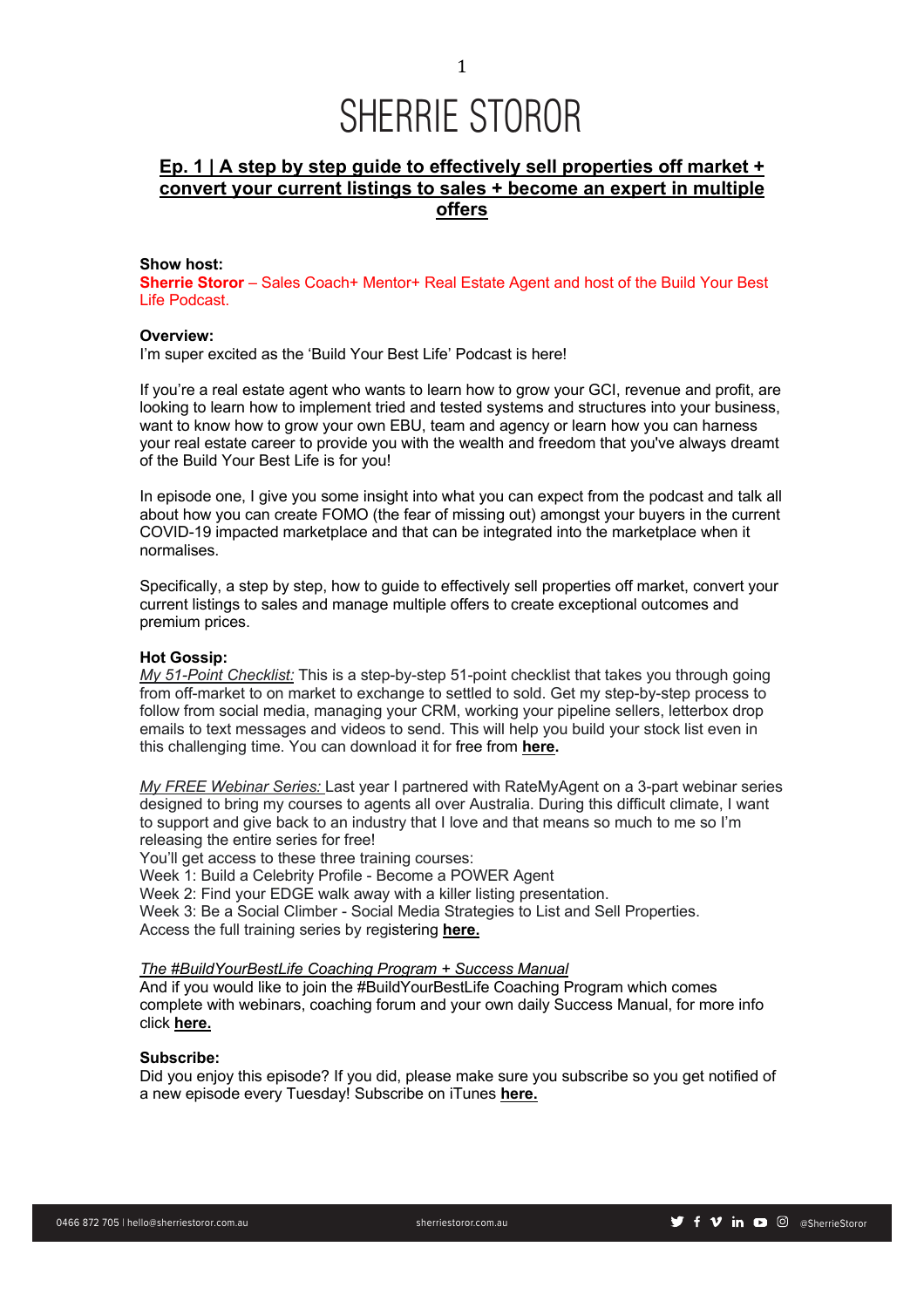#### **Sherrie:**

Hello and welcome to the Build your Best Life podcast video series. This is episode one. Yeeeeeha! I'm your host Sherrie Storor. I'm a hardworking sales agents and sales coach and it's my mantra to build your best life. And I have been doing exactly this. And throughout this podcast series you'll learn how you can grow your GCI, your revenue, and your profit by implementing tried and tested systems and structures. You'll learn how you can grow your team, your EBU, and your agency, and how you can truly, you know, harness your real estate career to provide you with the wealth and the freedom that you've always dreamt. So, if this sounds like the life that you want to lead, I strongly suggest that you subscribe to this podcast series, so you get notified every single Tuesday when the episodes go live.

But look, before we get into the content of episode one, I wanted to first of all touch on why I decided to start this podcast series. Honestly, it's been something that I've been wanting to do

for the past three years. It's been on my list of projects, but I just haven't really had the opportunity to find the right people to put it all together. But it is finally here. I guess what I wanted to put out to the marketplace was not something that was just a series of interviews with anyone in the industry, but a series of chosen professionals that were giving really quality content to agents that could help them grow, build, and to truly level up their business. These were kind of real-life strategies and those that would provide inspiration, motivation and know how.

Throughout this series there's going to be 12 interviews, some of which are from agents that I have worked with that have gone from running good figures to running exceptional figures. And in fact, being at the top of their game. We'll also be hearing from industry professionals both here in Australia and overseas. We'll be hearing from some reality TV stars, can't wait to tell you all about them! We'll also be hearing from those people outside of the industry.

In fact, we are going to be talking to somebody who's all about disruption and let's face it, we need to hear about that because we're going through massive disruption throughout the whole world right now in our economies. We'll also be talking to a social media queen!

In between the series of 12 interviews, which comes out every fortnight, in between I'm going to be giving your business tips. These tips are formatted systems and structures where I'm going to be outlining exactly step by step what you need to be doing to implement these particular projects or strategies into your business.

Now the content is totally evergreen a lot of these interviews that you're going to be listening too were recorded prior to Covid-19, so please take that into account. I wanted to release them because I felt that the content was imperative and it's going to be practical and useful always.

One thing that we do know about the marketplace and the property market is that it always bounces back. It's just a matter of when. People will always need to buy some real estate; they'll always choose to buy and sell real estate. So, we will always be here. The only difference is that right now the numbers are down and I'm talking about the number of transactions and the numbers that we're writing on the contract. So, take that into account. This is a perfect time for implementing new mindsets, putting in place new strategies, implementing those projects, those things that you've always wanted to do.

So, here is my free content. I hope that you truly, truly enjoy it and you take the opportunity to dominate your marketplace and to truly level up because there is no better time than when disruption is currently going on, which is right now.

So, season one has been sponsored by ListReady and again, this is the perfect time to be promoting their services. I suppose there are a number of themes that you'll see running right throughout the series, vendor paid advertising is one of them. It's something I strongly believe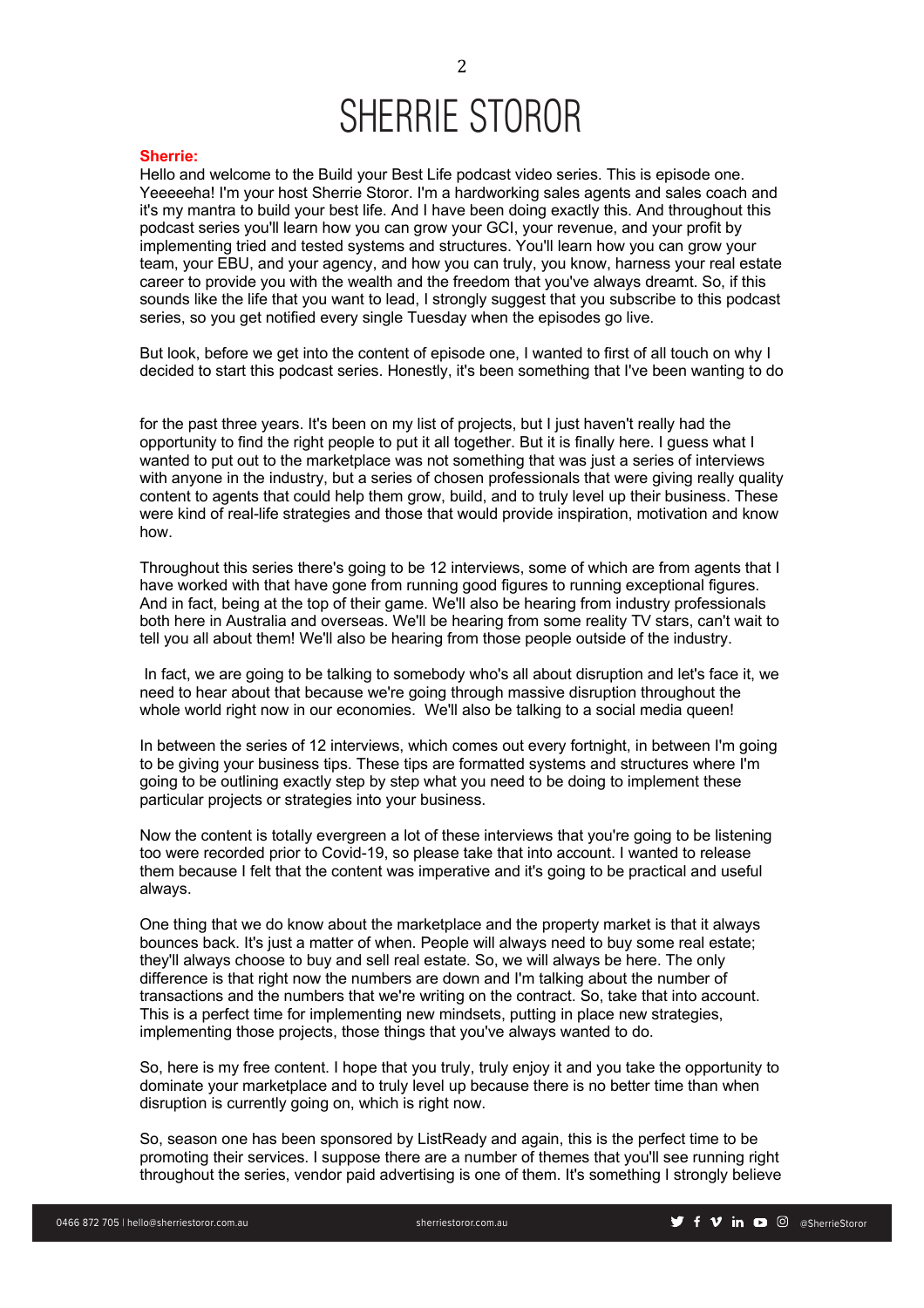in, something that I utilised as an agent. And ListReady is all about VPA financing. So right now, we do not have the opportunity or the security to be banks for our consumers or for our agents. So, if you haven't heard of ListReady, go and check them out www.list-ready.com.au because I think this is a very opportune time and look, I love them, they are really cool guys.

But anyway, moving on. Today I wanted to talk about creating FOMO or the 'fear of missing out' in between your buyers and how you can truly create that competition to provide you with exceptional outcomes. Right now, an exceptional outcome could even be selling the property. It's not always just about achieving that premium price, but obviously that's what we want to do as agents. Up until most recently the best way of creating FOMO was really utilising auctions. But we have seen a lot of agents move away from that, through this Covid-19 crisis. So, I want to give you some other ways that you can create 'fear of missing out' or competition in between your buyers to create that kind of timeframe that ends in achieving that exceptional outcome.

So, we're going to be talking about off-market. We're also going to be talking about what you can be doing to work your properties that are currently on the market at the moment that you currently have listed. And I'm also going to be talking around this multiple office scenario and how you can really leverage that to make sure that you achieve that premium price for your sellers.

Now, firstly, as an industry we have been capturing data for a very long period of time. However, we haven't really been engaging with it, so if you're an agent who hasn't really created a newsletter or hasn't been keeping up to date with people, this is the time to create a database of qualified buyers and keep in regular contact with them. In addition to utilising this through your CRM, you can also do it through social media and I'm going to be talking a little bit about that later on with my 51-point checklist and how you can action that on a practical basis.

So, what we want to do is we want to work buyers off market and this is an opportune time where we might be seeing a lot of people who are upgrading or looking to buy or to get into the market before anybody else. So I love a good off-market sale and prior to Covid-19 my advice with this would have been to get a list of those qualified buyers that you're working with that have been through previous open homes that you have been working, that you are aware of and invite them to an exclusive OFI open for inspection along with the neighbours.

Now because we are in COVID-19 you can still do this strategy. However, instead of doing an open home, my suggestion is that you do private inspections with people. Now this is still as effective, it just means that it takes up more of your time. But bonus, we actually have more time at the moment. So, what we essentially want to do there is we want to get people through the property. We want to invite them before it launches online. Now this is really important if you are listing a property that is off market, it is imperative that you also get them to sign a marketing budget at the very beginning of that signing point and of the listing presentation. This is incredibly powerful and very important because you don't want to be in a position where you list a property for sale and you get offers from buyers only to find that the seller is not really aligned with where the market is at in terms of price or they we're really just testing the marketplace. This not only destroys your credibility with buyers, it also wastes your time. So, it is really important that you work from off market to on market. Also, what we do see is we see a lot of sellers testing agents and utilising and using their databases at this time. So, you want to make sure that you are increasing and keeping that momentum as the campaign moves along.

All right. Now let's move forward and let's talk about if you have a property that is currently on the market and you want to try and create that competition through the buyers. So whether you've had 10 people, whether you've had 90 people, whether you've had a 120 people through the property, what we want to do is we want to create almost like a quasi-tender campaign and we want to draw it all to a close.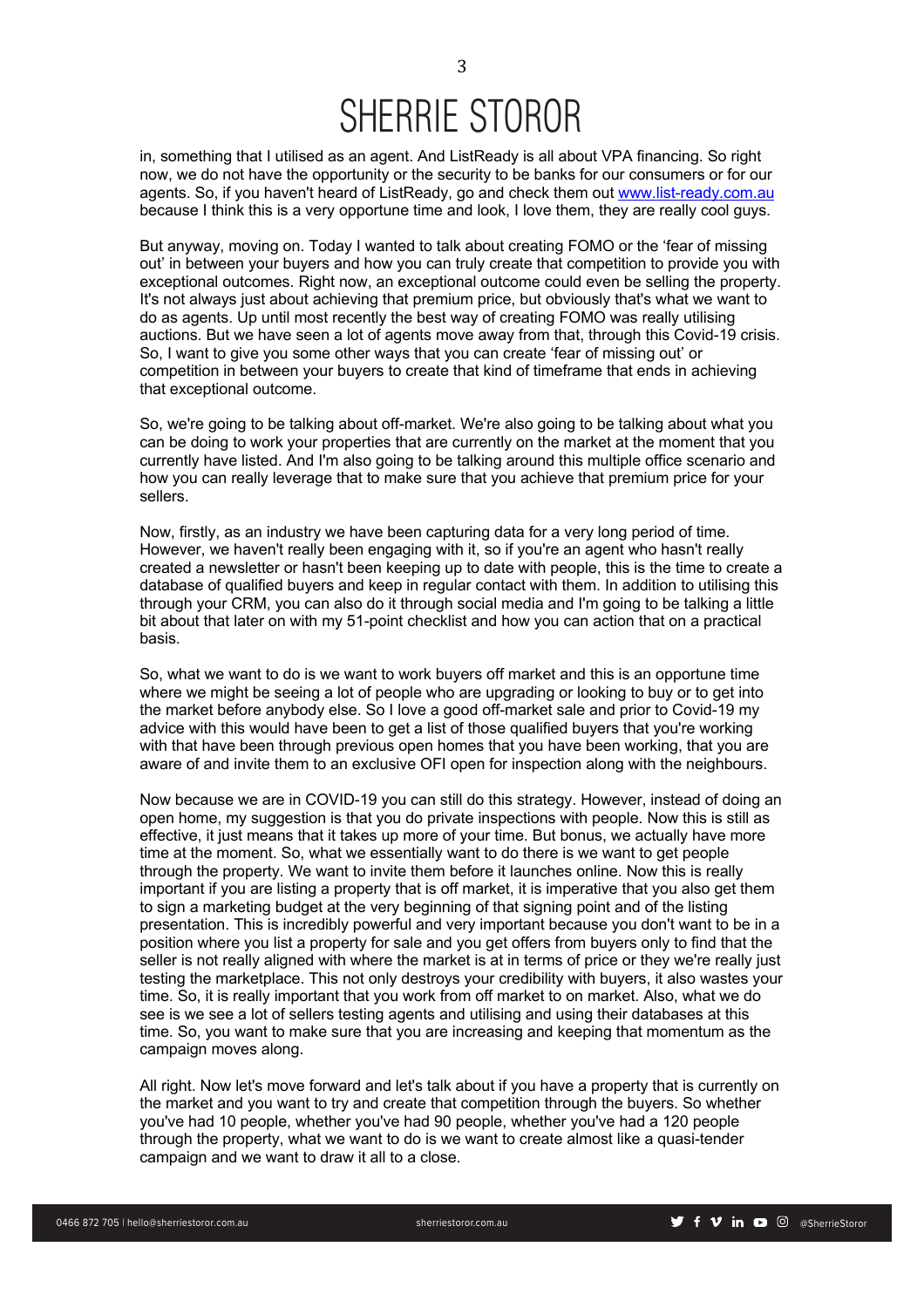So, your first point here is to go and talk to your seller and discuss the fact that you've got this new strategy that you wanted to put into place. Now it's really important that they're on board and that they understand the process behind this. The mentality behind it is that we really want to have as many people as we possibly can. You know, coming and presenting offers in a short period of time. That's essentially what we want to do. There needs to be a strong sales message out there and there needs to be a strong approach. This can often feel very uncomfortable for sellers, but it's important to explain to them that it's much better that we have some offers on the table that we then have an opportunity to work with, rather than none at all. And I'm sure that in 99% of cases the sellers will wholeheartedly agree, particularly if they are motivated to sell their home. Now this will also give us a baseline to not only negotiate, create buy-in, but also give emotional attachment to these, to these buyers who may have been considering the property, may have ruled it out for whatever reason. We want to bring them back in.

So, once we've done this, we then want to go and have a look at the copy and have a look at the online advertising. So, we might want to change the headings, we'll want to change the copy to be more sales oriented with must be sold, these kinds of messages. We also might want to choose to change the pricing structure, so if you've got a price reduction, put that in there. But this strategy works best when there's actually no price. So, you might actually choose to completely remove the price all together. That's going to create more enquiry coming back through the property.

Now once that's been done, the next step is to send a text message to every single person who has inquired or inspected on the property. The message of the text of that particular text is to be along the lines of "update - all offers to be submitted before Saturday at 5:00 PM, property must be sold. This is a genuine opportunity to select this property at an amazing price, for more information, please give me a call".

So, the concept behind that text message is that the buyers are going to know that that text is going out on mass. That also creates that kind of fear of missing out mentality b) what it also says is anyone who contacts you first, you know that they are going to be red hot and they're going to be more interested than anyone else. So really important you get that campaign happening, talking to as many people as you possibly can in a shorter period of time.

And next step is of course to call those people who we had identified over the period of the campaign as our hot buyers and let them know, "listen, the sellers really motivated, they've taken the price off the property, they've just said present all offers, so what can I do to reinvigorate your interest? Is there a price here that you're very keen at or you know, have you purchased anything else? What can we do to get you coming back through this property?". So this is very important through this time period with Covid-19 that you might need to extend this deadline a little bit later than what you normally would because normally you'd want to keep it quite tight just purely to allow those private inspections, whether it be a first or a second inspection, incredibly important. We want to make sure we give every, everyone that opportunity to buy.

So, once we've done that, the day of that tender closing we want to send a reminder text message out that again "all offers are due in today by five o'clock", again, we're creating that sense of urgency, pushing through. We want to be calling people, presenting their offers, it's incredibly powerful. We then want to receive all of the offers and hopefully we would have received more than one, which would bring us into a multiple offer scenario. Now if we only have one offer, at least we got one offer, so you know, that was one more than what you would have had three days ago or a week ago. So, present it and work it through with the seller. But if this has worked incredibly well and you do have multiple sellers, multiple offers, what we need to move into is we need to move into that particular scenario.

So, let's talk about that. Now, firstly when we're communicating with our buyers and if we do know that there will be more than one offer on the table at the end of that timeframe, you know you need to really explain to them, "hey listen, what we want to do here is we want you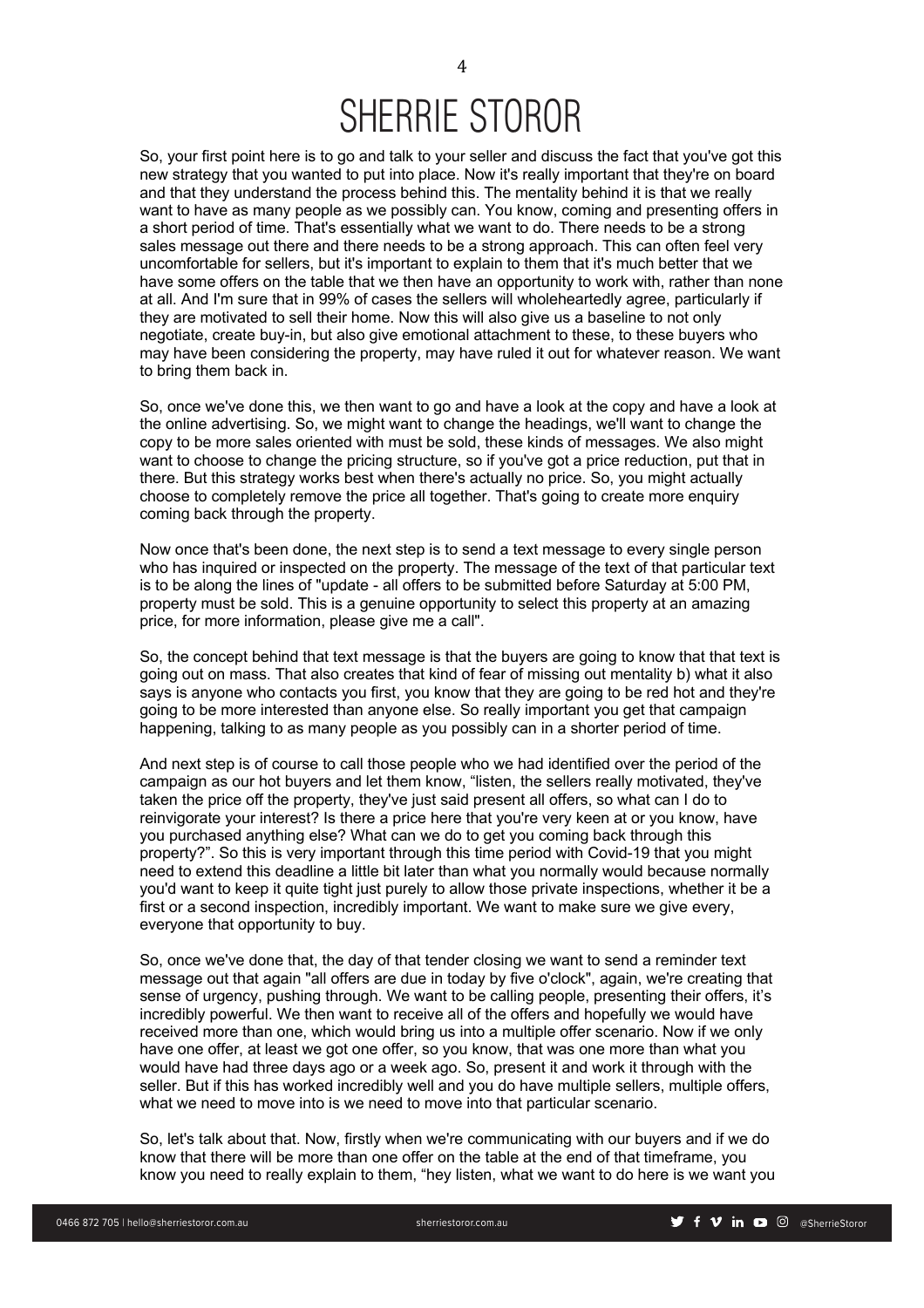to be in poll position, we want you to be at the negotiation table to actually work with the seller. So, you need to put forward your best offer."

Very, very important dialogue. Now once we have hit that deadline, go and meet with your sellers. In a normal world we would go and see them face to face. But at this particular point in time, zoom is our best friend. So, schedule a meeting with zoom. Tell your buyers that, "hey listen, I'm going to be meeting with the sellers at five o'clock on Saturday afternoon when the tender closes, so have your phones ready because I might need to give you a call.' So, they are prepped, and your sellers are prepped.

Now through this meeting, obviously you're going to present all of your office to the sellers and the best two we are then going to work with. So those two top offers that we have, we have identified, what we want to do is we then want to give each one of them a call and what we want to identify with them is that "hey listen, the seller has actually asked me to call you,

it's a close race. You are one of the two top offers here, but they have asked me to just confirm with you that this is in fact your best offer. Is there anything that you would like to change or upgrade here? Are you happy with the price? Do you want to change any of the conditions? Do you want to change the settlement date? What else can we do to make sure that you are, you are at the very top and that the seller works with you at the end of this."

So very important. Now while we're making those phone calls, we want the sellers to hear this. We want to put it on, on mute. We want the sellers to hear that we are working hard to get them as much money as we possibly can. We then basically do this negotiation, you know, in front of the sellers while they're on, on silent so that they can hear what we're doing to actually pull the offer in together. Now you might choose to move backwards and forwards a couple of times with them to get the deal done, but that is the best way to do it.

Now what's great about this process is that the sellers, number one, will see you as the agent for life because they would never have experienced this before, and they would never have seen an agent work so hard for the dollars. Number two, the buyers are going to see that that you did everything that you possibly could to get them the property.

You will always have somebody who misses out in this scenario. And I think it's important to go back to them once the other deal has been done and the contract has been signed. If you are in certain states, if you're in other states where the solicitors sign it then, then so be it. So, look, I think that's given us a good run down in terms of moving from off-market and what to do with your stock that's currently on market and how to handle multiple offers. So, this is all about creating that competitive environment, that fear of missing out, that total FOMO type scenario.

Finally, just back on the auctions, what I would love to say is that if you are an agent out there who is choosing to conduct auctions at this time and choosing to go online, there is an amazing silver lining in this. That is in the fact that doesn't matter where you are, what state or territory you're in, what regional or capital city that you're in, you now have the opportunity to use the absolute best auctioneer in all of Australasia. So, you can actually choose, "okay, I no longer need to use this particular auctioneer because they are in my regional precinct." You can now choose the auctioneer that you want to use but have never been able to use prior to distance. So, this is really positive. This is a great marketing point of difference that you can really roll out in your marketplace and you can choose as an upgrade if you're using auctions right now.

Whether the property does sell at auction, whether it sells on off market, the one thing that I would love you to take from today is that you truly need to leverage your listing and your sale and of course your result. And the best way to do that is through my *51-point checklist*. And if you haven't already got that, you need to head to my website and download it immediately. Go to www.sherriestoror.com\agenttoolkit.